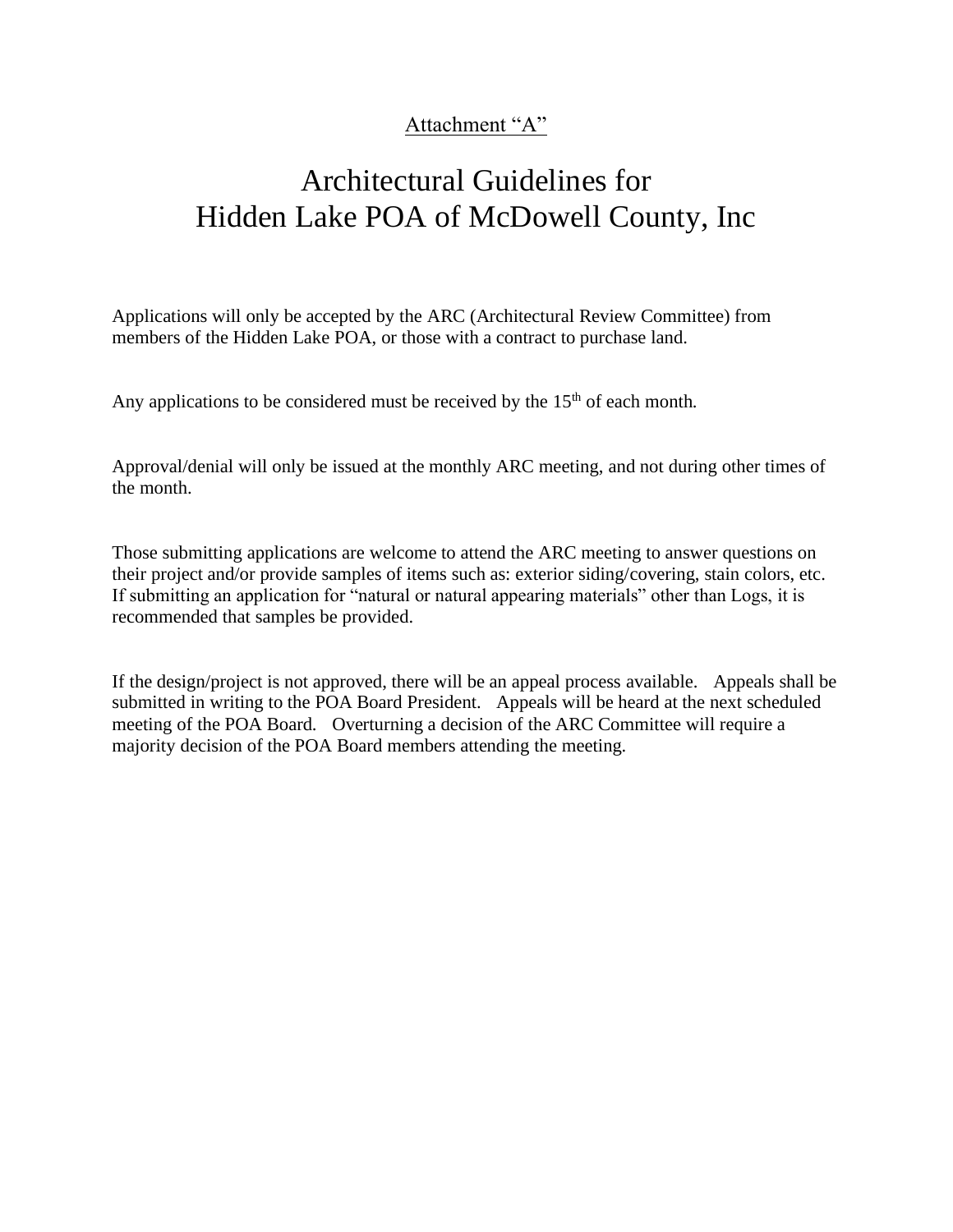- Construction within Hidden Lake is restricted as follows:
	- All new construction (Homes, Garages, Outbuildings, Fences, etc.) must be approved by the Hidden Lake POA Architectural review Committee (ARC).
	- All structures built in the community shall be log or conventional construction with log siding. Other natural or natural appearing materials will be considered, on a case by case basis, by the ARC.
	- Singlewide, doublewide, and triple wide mobile homes are not allowed. Manufactured housing is not allowed.
	- Modular homes, with log or log sided construction, may be approved, on a case by case basis, by the ARC.
	- Other standards for size, set back, etc. are covered in other sections that follow.
- No recorded lot in Hidden Lake will be allowed to have more than two (2) single family residences constructed on it. One Detached out-outbuilding will be permitted as long as the materials used to cover the outside match the outside covering of the residence, subject to Architectural Review Committee (ARC).
- No "large" satellite dishes will be allowed. Only the small 18-inch round or oblong satellite dishes for tv or internet are permissible.
- Utility easements, road rights of way, and minimum building set-backs pertaining to any Phase of development, shall be as shown on plats thereof of record. Unless otherwise shown on plats of record to any future development or Phases of development, the utility easements, road rights of way, and minimum set back lines shall be as follows:
	- A utility easement of 30 feet is reserved along the interior Lot lines, 15 feet either side of the line. A utility easement of 15 feet on the interior side of the line is reserved on exterior lines.
	- A right of way of all roads is 45 feet unless shown otherwise on the plat. A 30-foot right of way is reserved along all Lots fronting North Carolina State Secondary Road, No. 1775, which is also known as Cowan Loop Road, for use by North Carolina Department of Transportation.
	- Unless otherwise shown on the recorded plat, building setbacks are as follows: 20 feet from all street right of way lines; 20 feet from all rear lines; 20 feet from all outside boundaries; 50 feet from all creek boundaries; and 15 feet from side lot lines that are not outside boundaries.

\*Set-back for building on the water shed lake lots are delineated on the plat map and are well marked by flagging tape on the lots themselves.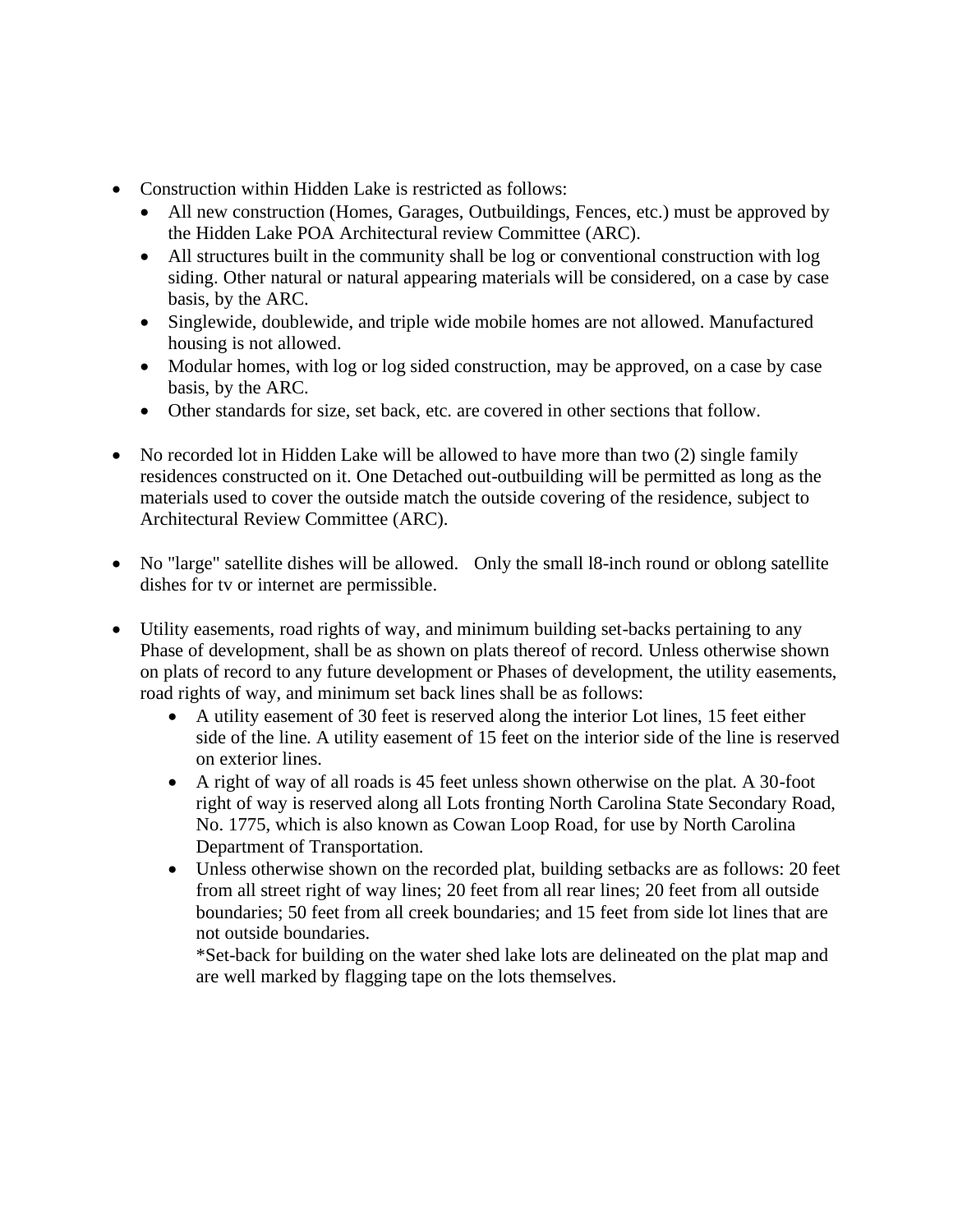- As to building restrictions on Lots in Hidden Lake Subdivision, restrictions are as follows:
	- Custom built or modular homes constructed on the property must have the exterior completed within Six (6) months of the start of construction. No home shall be erected on any Lot having less than 1,200 square feet of heated floor space. The floor space required above shall not include basements, porches, verandas, breezeways, or garages. No asbestos siding shall be used and no concrete blocks shall be used unless the exterior walls are faced with brick or covered with some other material approved by the Architectural Review Committee (ARC).
- The Owners of Lots which border on the water of the pool elevation as shown on the plat of record in Plat Book 8 at Page 50 of the McDowell County Registry, (referred to herein as Lake Front Lots) may build or construct a at dock extending into said lake no farther than 16 feet from the edge of the water, However, any residence or other buildings must be beyond the 1328 foot flood easement elevation;
- No signs except for those signs approved by the Property Owner's Association will be allowed – see our Sign Restrictions document for details.
- As to cutting hardwoods and the ground repair thereof Restrictions are as follows:
	- The cutting of any hardwood trees, Ten (10) inches in diameter or larger, is prohibited on any Lot except within Fifty (50) feet of house site including swimming pool area or other construction (such as driveway or septic tank systems) directly relating to the house. Other hardwood trees more than Fifty (50) feet from the house site may be topped (no more than 1/3 of the height of the tree) without having to obtain permission from the Developer or the Property Owner's Association. The cutting of any other hardwood trees more than Fifty (50) feet from the house site maybe done by securing written permission from the Developer up until the Property Owner's Association has been established at which time permission must be obtained from the Architectural Review Committee (ARC).. Clean up and reseeding, replanting or landscaping will be required as stated in paragraph 23 above.
	- Necessary precautions must be taken when any ground is disturbed so as to prevent erosion and sediment from reaching any stream, creek, lake, roadway, walking easement, common area or other Lot.
	- Any damage done to any Association roads, ditch lines, grassed or Common Areas by Lot Owners, their guest, or general contractors, must be promptly repaired by said Owners or if the repair is done by the Association, the Lot Owners will be financially responsible to reimburse the Association for said repairs.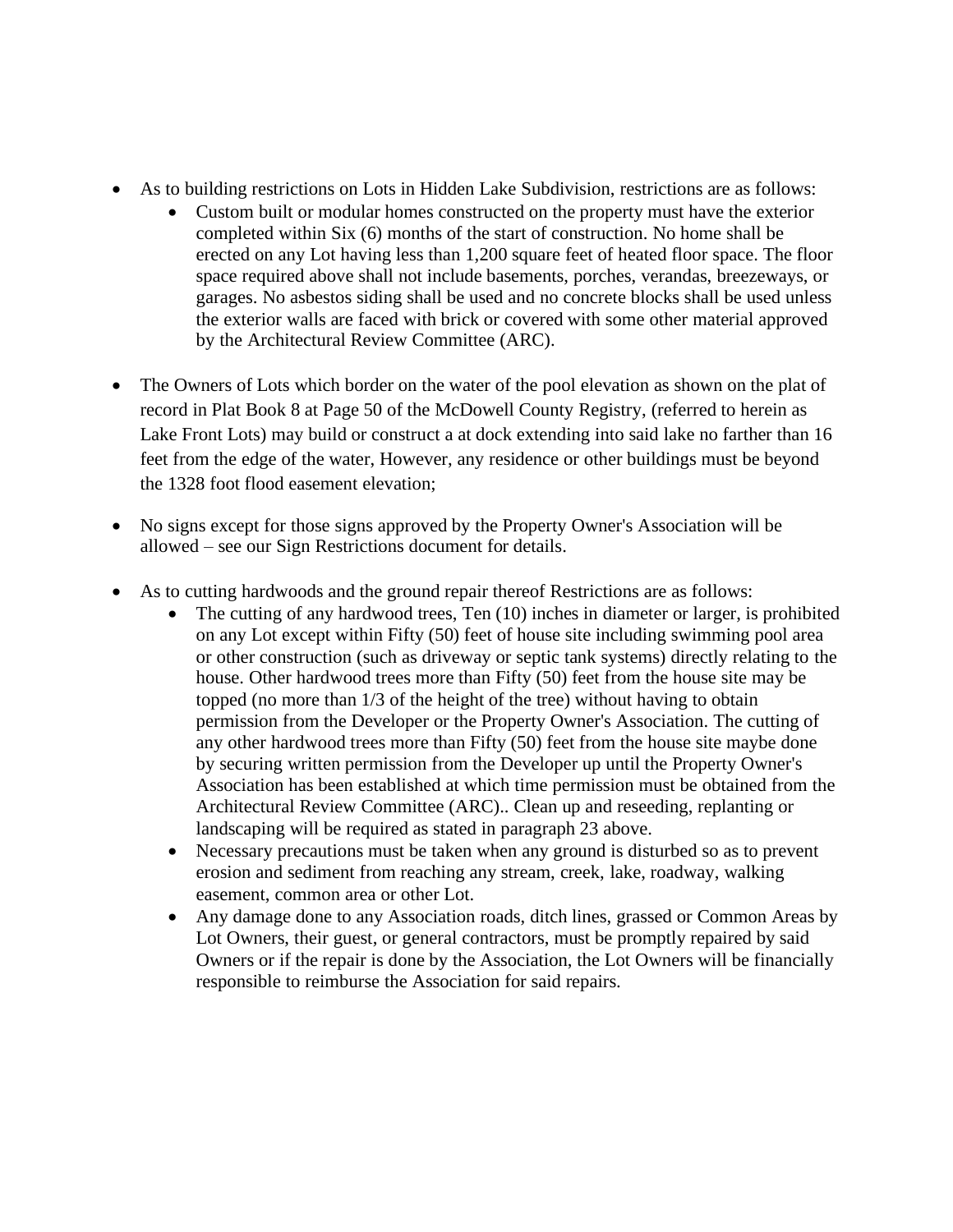### **Fences**

No fence or wall shall be erected without an ARC application being filed and approved.

#### **Allowed Fencing:**

- Wooden Agricultural fences Farmers use agricultural fences to keep predators away from their livestock and to keep their livestock from getting out, getting lost, or causing damage. Permitted agricultural fences include wooden fences.
- Boundary Fences These are typically used to show exact property lines. These are permitted provided they are an approved style.
- Pet Fences These are used to keep animals inside the yard or within the property. Pet fences can be, wood with welded wire mesh, or invisible electric fences that are activated by the collars the pets wear.
- Post and Rail Fences These are very common. Basically, as the name indicates, they are made from digging a hole, erecting posts, and then inserting rails between the posts. This type is permitted.
- Round Pole Fences As the name suggests, these are just made from round poles as opposed to square poles. This type is permitted.
- Split-Rail Fences You can see a lot of these in country areas. These are decorative fences made of wood or timber and stacked in a zig-zag pattern. This type is permitted.
- Live Fences Hedges and hedgerows are often used to create live fences. It takes a lot of pruning, trimming and maintenance to maintain a live fence, but they are inexpensive and can be a beautiful addition to any landscaping project. Hedges aren't the only type of live fence. You can also make fences out of cactus and shrubs.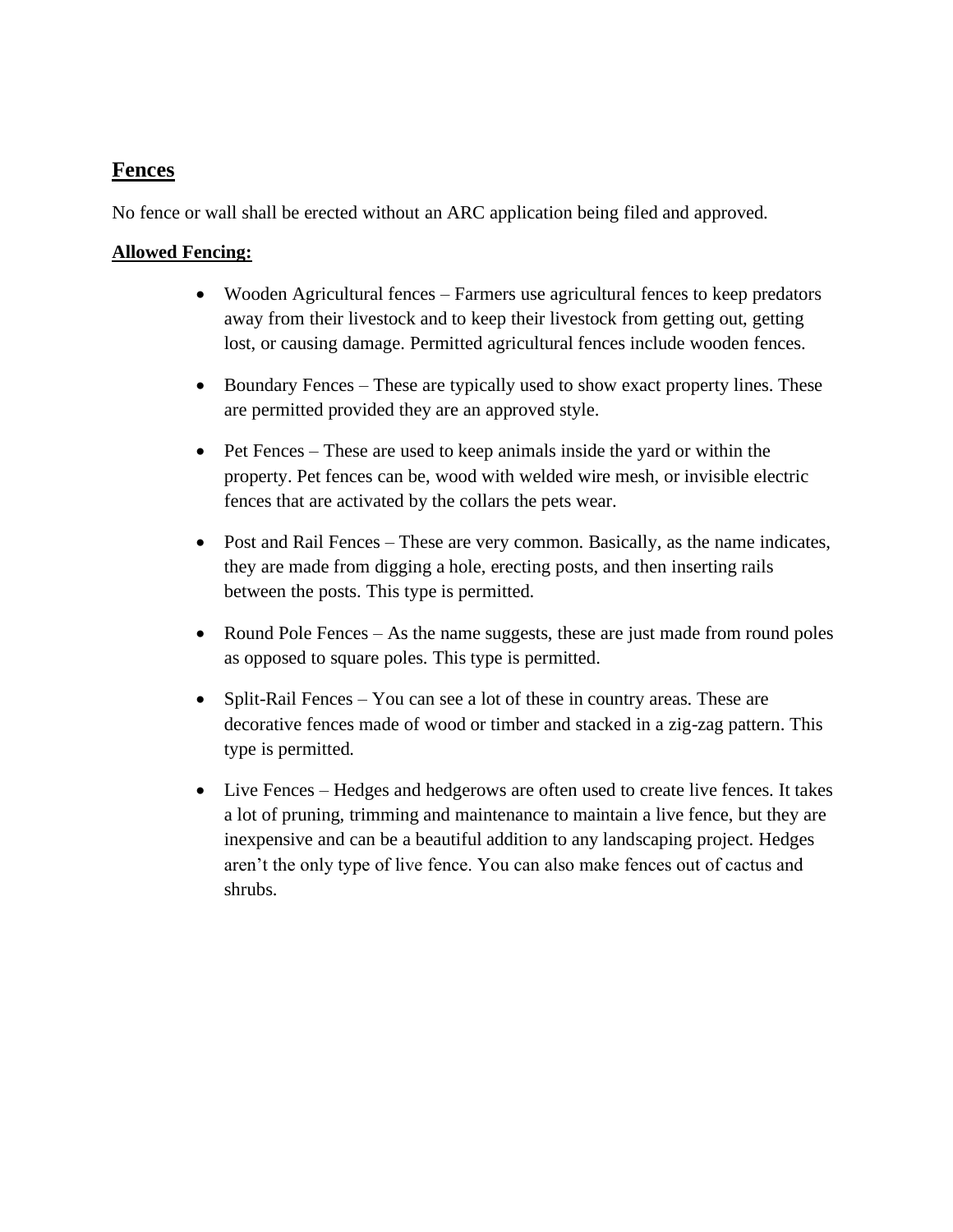# **ALLOWED**





Agricultural / Farm Post and Rail with mesh



Round rail with mesh Live Fence







Split rail Split rail corner fencing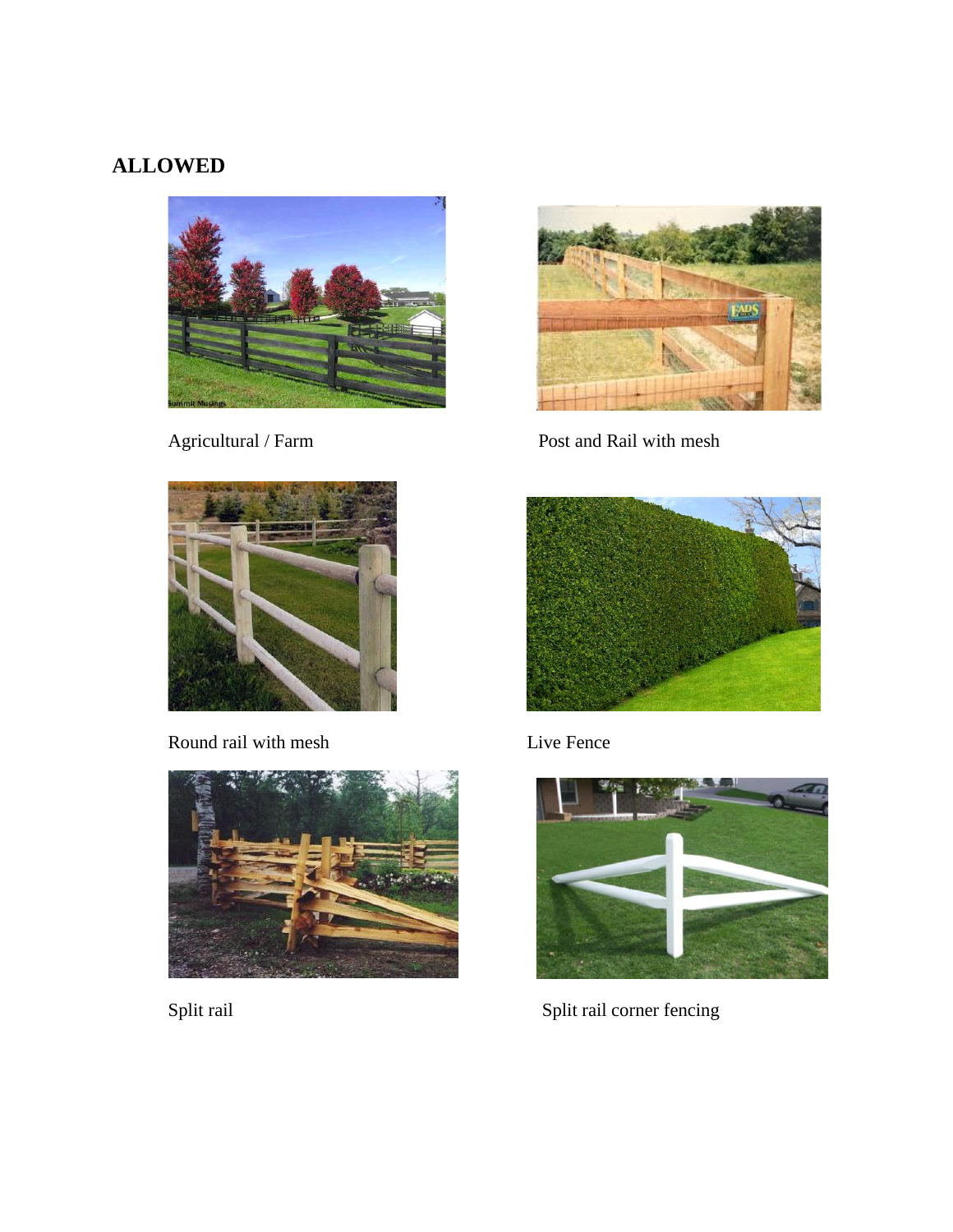



Rustic split rail Wooden post with gate



Split rail with mesh Split rail with mesh



### **Fencing allowed on a case-by-case basis:**

- Privacy Fences Privacy fencing is used anywhere people want to keep others from seeing in. Privacy fence types often include perimeter fences. Privacy fences may be approved on a case-by-case basis.
- Pool Fences These fences usually go around the outskirts of the pool area. Pool fences can be approved by the ARC on a case-by-case basis. Ornamental wrought iron or metal fences are commonly used. Brick columns can be a form of fence for pool areas as well.
- Vinyl Fences These are beautiful. The big advantage to using vinyl fencing is that you don't have to paint it and you don't have to replace it very often. The posts and rails last for long periods of time and usually come with good warranties. This type may be approved on a case-by-case basis.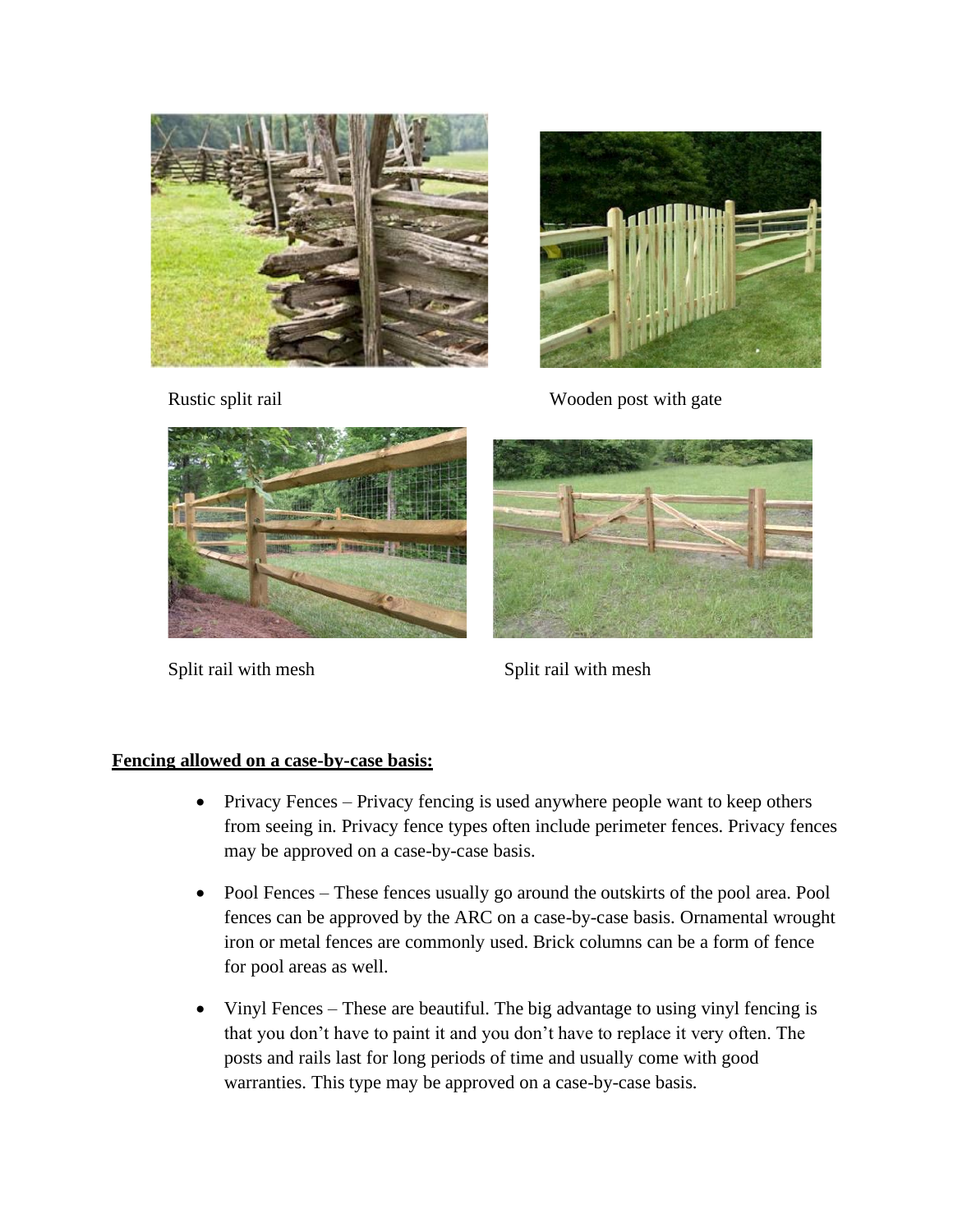### **May be ALLOWED on case-by-case basis**





Privacy Pool



Vinyl

### **Fences NOT Allowed:**

- Chain-Link Fences chain link fencing is wire woven together. This type is not permitted
- Concrete Fences These are fences where concrete is poured in such a manner that it hardens into the shape of a fence. This type is not permitted.
- Close Board Fences These are very strong fences made from feather edge boards, morticed posts and rails. This type is not permitted.
- Wire Fences Wire fencing comes in all kinds of varieties. Electric fences are wire fences. So are barbed wire fences, woven wire fences, chicken wire fences, and welded wire mesh fences. Wire fences are often used for agricultural purposes to protect livestock, to keep pets in, and to keep predators out.

Note: Welded wire fences are permitted only if accompanied by a wood fence.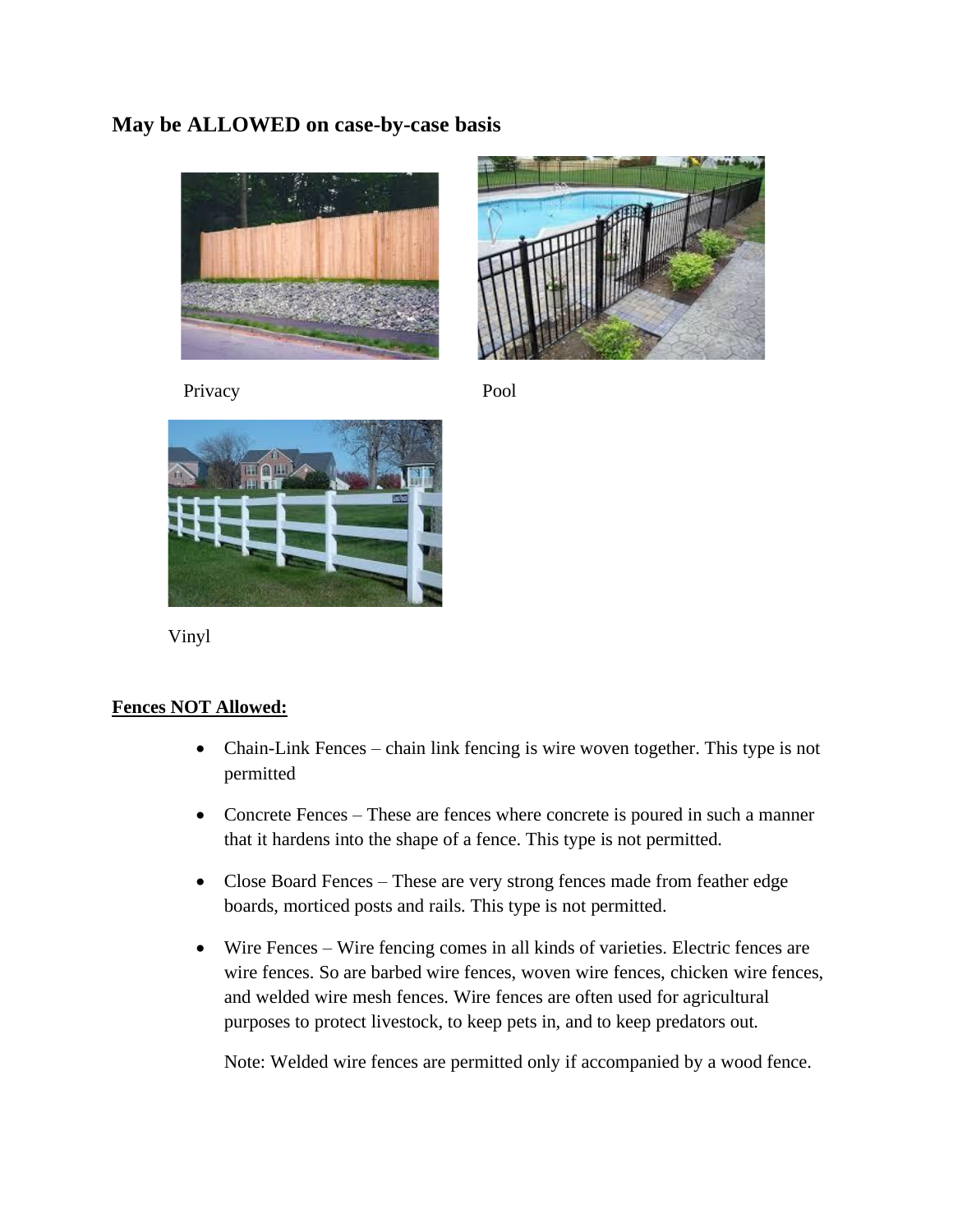# **NOT ALLOWED**





# Wire mesh Electric



Concrete



Chain link Barbed wire